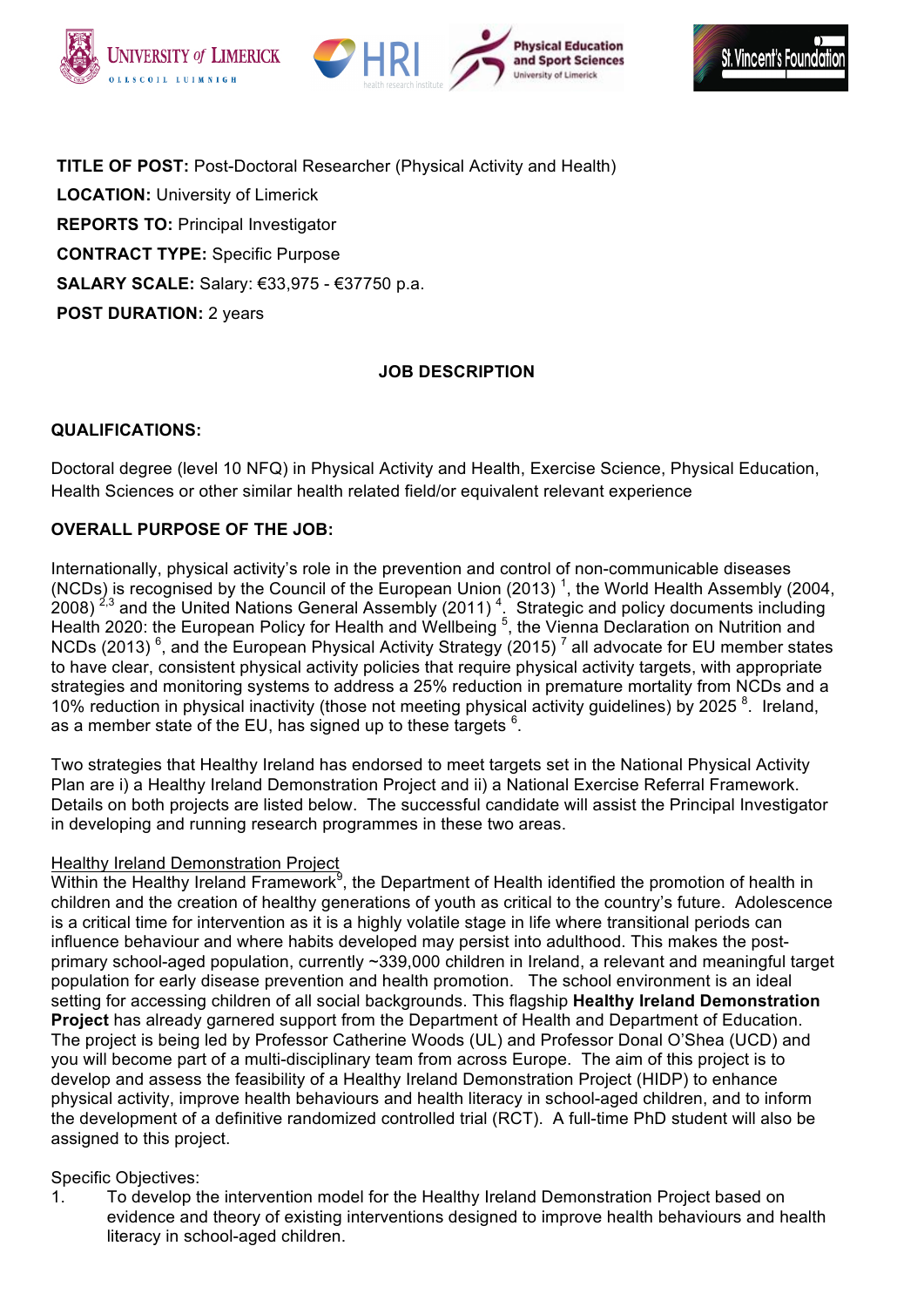





- 2. To collaborate with school-based, community-based and policy stakeholders to ascertain their opinions about the proposed project and best practice for implementing the intervention based on their specialist knowledge.
- 3. To assess the feasibility of the Healthy Ireland Demonstration Project in the Irish setting.
- 4. To determine the effectiveness of the Healthy Ireland Demonstration Project for modifying health behaviours, focusing on physical activity, and improving health literacy over an academic year.
- 5. Post intervention, to refine intervention content, delivery preferences, and recruitment and retention strategies.
- 6. Post intervention, to determine the most feasible primary outcome and procedures for the definitive randomised controlled trial (RCT).

#### National Exercise Referral Framework

Within the National Physical Activity Plan, the Health Services Executive proposes to fund a pilot evaluation of the National Exercise Referral Framework (NERF; Action 25). The vision of NERF is that 'those living with Non-Communicable Diseases (NCDs) or mental illness will enjoy more active and healthier lives'. Within NERF physical activity has a primary and secondary role in the prevention and the management of NCDs. Healthcare providers are seen as important influencers of patient behaviour and key initiators of NCD prevention actions in referring people to NERF service providers. Service providers, those working within the physical activity and sport sectors, are seen as important facilitators of this behaviour change. Through a multi-disciplinary team within and beyond UL (including collaborators from DCU), the aim of this project is to develop an evidence-based NERF 'programme' to enhance individual self-management of their disease. This project will build on lessons learned from PATHway (Physical Activity Towards Health; a five million Horizon 2020 project), it will investigate the use mhealth (mobile health) and other possibilities for providing real-time monitoring and feedback to people living with NCDs in order to enhance the likelihood of them adopting healthier active lifestyles. A full-time PhD student will also work on this project.

#### Specific Objectives:

- 1. To develop an intervention model for NERF.
- 2. To collaborate with stakeholders to ascertain their opinions about the proposed project and best practice for implementing the intervention based on their specialist knowledge.
- 3. To develop the research protocols and procedures for assessing the feasibility of a NERF programme.
- 4. To determine the effectiveness of the NERF programme for modifying physical activity and health behaviours over a 12-week period, with extended follow-up.
- 5. Post intervention, to refine intervention content, delivery preferences, and recruitment and retention strategies.
- 6. Post intervention, to determine the most feasible primary outcome and procedures for the definitive RCT.

#### **Key Accountabilities:**

Reporting to the Principal Investigator, Professor Catherine Woods, the Postdoctoral Researcher will:

- Conduct a specified programme of research under the supervision and direction of the Principal Investigator.
- Assist in identifying and developing future research and funding initiatives.
- Engage in appropriate training and professional development opportunities as required by the Principal Investigator, School or Faculty in order to develop research skills and competencies.
- Liaise with both internal and external project stakeholders including industry and academic partners/collaborators.
- Engage in the dissemination of the results of the research in which you are engaged, as directed by, with the support of and under the supervision of a Principal Investigator.
- Engage in the wider research and scholarly activities of the research group, School or College.
- Interact closely with other postgraduate research personnel working with other research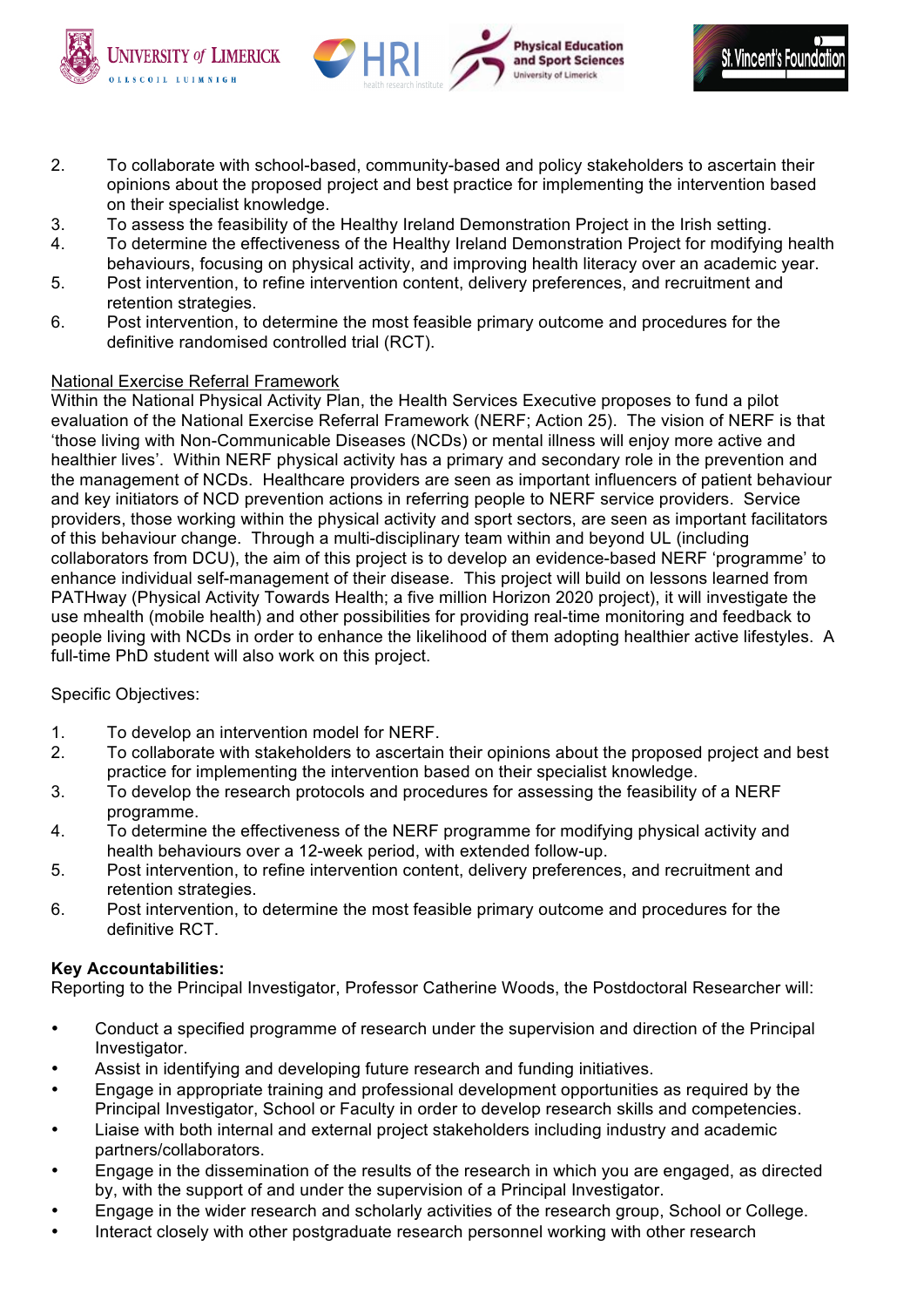





partners/PI's within the group

- Carry out administrative work to support your programme of research.
- The employee will be expected to carry out any additional duties as may reasonably be required within the general scope and level of the post.

## **Research**

- Proficiency in conducting intervention-based research in adults or children, and in understanding determinants of physical activity and theories of behaviour change in these populations.
- Experience in using both quantitative and qualitative research methods.
- Experience in contributing to research programmes under general guidance of a Principal Investigator.
- Ability to define research objectives and proposals for own (or joint) research in line with research strategy.
- Track record of conducting individual and/or collaborative research projects with a variety of research partners including multivariate data analysis.
- Assess research findings for the need/scope for further investigations / exploitation.
- Translate knowledge of advances in the subject area into research activity.
- Proficiency in writing for publication, research reports and conference presentations.

## **Research Management**

- Plan, co-ordinate and implement research project (to include management and coordination of the project research activity from a national perspective with collaborative partners in other institutes).
- Manage own personal and research resources (including where required, specialist training) appropriately.
- Manage research budget, and keep records as directed and in line with Funder/University policy as appropriate.

## **Research Outputs - Write Up and Dissemination**

- Write up results from own research activity in the form of annual reports and peer-reviewed publications.
- Contribute to the research project's dissemination, in whatever form (website entry, social media, reports, scientific papers, chapters, book)
- Present information on research progress and outcomes e.g. to bodies supervising research; conferences, steering groups; other team members, as agreed with the Principal Investigator.

## **Policy & Standards**

• Knowledge and understanding of recent policy, practices and procedures, relevant to the research program, which include broader University/ sector/ external sponsor or funder (e.g. Populationlevel demographic change, Health-care costs/burden, Industry Opportunities, Educational/research knowledge gaps, Commercial Awareness, Research Ethics, Knowledge Transfer, Intellectual Property Rights).

## **Supervision**

• Experience as a supervisor/co-supervisor or having been a member of a supervision panel.

# **Income Generation / Funding**

• Experience of identifying sources of funding and pursuing the process of securing funds.

# **Essential Criteria:**

- Doctoral degree (level 10 NFQ) in Physical Activity and Health, Exercise Science, Physical Education, Health Science or other similar Health related field/or equivalent relevant experience.
- Experience in running intervention-based research programmes.
- Must have experience of conducting statistical analyses using SPSS/other appropriate statistical